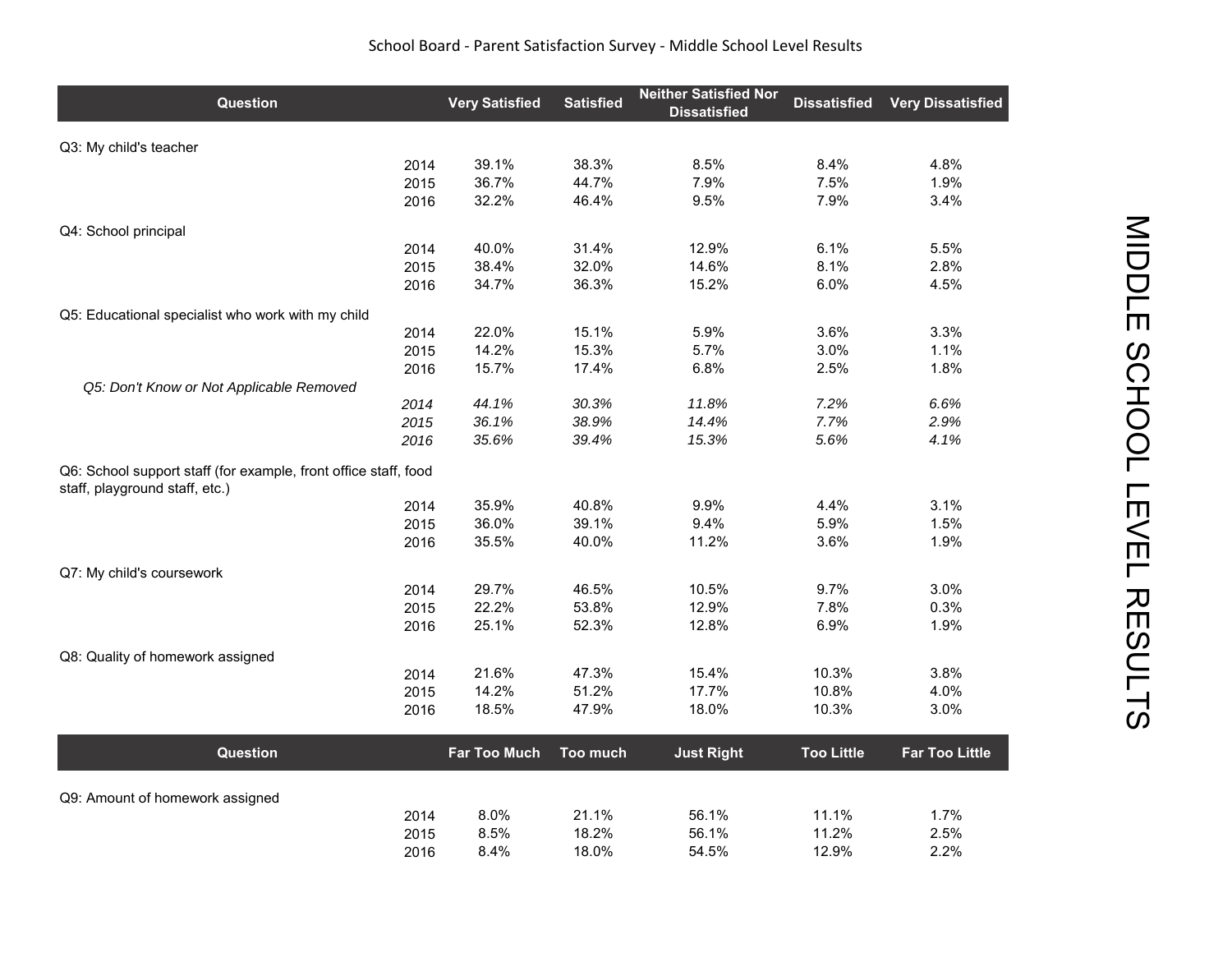## School Board ‐ Parent Satisfaction Survey ‐ Middle School Level Results

| Question                                  |      | <b>Very Satisfied</b> | <b>Satisfied</b> | <b>Neither Satisfied Nor</b><br><b>Dissatisfied</b> | <b>Dissatisfied</b> | <b>Very Dissatisfied</b> |
|-------------------------------------------|------|-----------------------|------------------|-----------------------------------------------------|---------------------|--------------------------|
| Q10: After school tutorials               |      |                       |                  |                                                     |                     |                          |
|                                           | 2014 | 33.5%                 | 39.7%            | 10.1%                                               | 7.7%                | 2.8%                     |
|                                           | 2015 | 29.1%                 | 44.2%            | 11.1%                                               | 9.2%                | 1.9%                     |
|                                           | 2016 | 29.1%                 | 47.9%            | 11.5%                                               | 4.5%                | 2.6%                     |
| Q11: Grading system                       |      |                       |                  |                                                     |                     |                          |
|                                           | 2014 | 17.2%                 | 54.5%            | 14.3%                                               | 9.2%                | 2.8%                     |
|                                           | 2015 | 15.3%                 | 54.4%            | 17.2%                                               | 8.5%                | 3.2%                     |
|                                           | 2016 | 14.6%                 | 52.5%            | 18.5%                                               | 10.2%               | 2.5%                     |
| Q12: Special education services           |      |                       |                  |                                                     |                     |                          |
|                                           | 2014 | 8.2%                  | 9.0%             | 5.1%                                                | 3.9%                | 2.8%                     |
|                                           | 2015 | 5.8%                  | 7.3%             | 5.6%                                                | 1.9%                | 2.9%                     |
|                                           | 2016 | 6.5%                  | 10.1%            | 6.1%                                                | 1.8%                | 1.5%                     |
| Q12: Don't Know or Not Applicable Removed |      |                       |                  |                                                     |                     |                          |
|                                           | 2014 | 28.2%                 | 31.1%            | 17.5%                                               | 13.6%               | 9.6%                     |
|                                           | 2015 | 24.6%                 | 31.1%            | 23.8%                                               | 8.2%                | 12.3%                    |
|                                           | 2016 | 25.0%                 | 38.8%            | 23.4%                                               | 6.9%                | 5.9%                     |
| Q13: Gifted services                      |      |                       |                  |                                                     |                     |                          |
|                                           | 2014 | 8.3%                  | 11.8%            | 7.0%                                                | 4.5%                | 3.0%                     |
|                                           | 2015 | 5.4%                  | 6.7%             | 6.2%                                                | 4.8%                | 4.0%                     |
|                                           | 2016 | 5.5%                  | 11.1%            | 7.7%                                                | 3.6%                | 2.1%                     |
| Q13: Don't Know or Not Applicable Removed |      |                       |                  |                                                     |                     |                          |
|                                           | 2014 | 24.0%                 | 34.1%            | 20.2%                                               | 13.0%               | 8.7%                     |
|                                           | 2015 | 19.9%                 | 24.8%            | 22.7%                                               | 17.7%               | 14.9%                    |
|                                           | 2016 | 18.3%                 | 37.2%            | 25.7%                                               | 11.9%               | 6.9%                     |
| Q14: Support for college readiness        |      |                       |                  |                                                     |                     |                          |
|                                           | 2014 | 16.1%                 | 24.5%            | 13.2%                                               | 6.3%                | 3.0%                     |
|                                           | 2015 | 17.1%                 | 26.1%            | 13.6%                                               | 5.2%                | 1.9%                     |
|                                           | 2016 | 15.4%                 | 30.1%            | 15.2%                                               | 5.7%                | 1.7%                     |
| Q14: Don't Know or Not Applicable Removed |      |                       |                  |                                                     |                     |                          |
|                                           | 2014 | 25.6%                 | 38.9%            | 20.9%                                               | 9.9%                | 4.7%                     |
|                                           | 2015 | 26.7%                 | 40.8%            | 21.3%                                               | 8.1%                | 3.0%                     |
|                                           | 2016 | 22.6%                 | 44.2%            | 22.4%                                               | 8.4%                | 2.4%                     |
| Q15: Support for career readiness         |      |                       |                  |                                                     |                     |                          |
|                                           | 2014 | 9.0%                  | 17.8%            | 16.0%                                               | 6.1%                | 2.6%                     |
|                                           | 2015 | 11.1%                 | 20.7%            | 15.9%                                               | 6.3%                | 1.5%                     |
|                                           | 2016 | 9.5%                  | 25.2%            | 18.2%                                               | 6.2%                | 1.4%                     |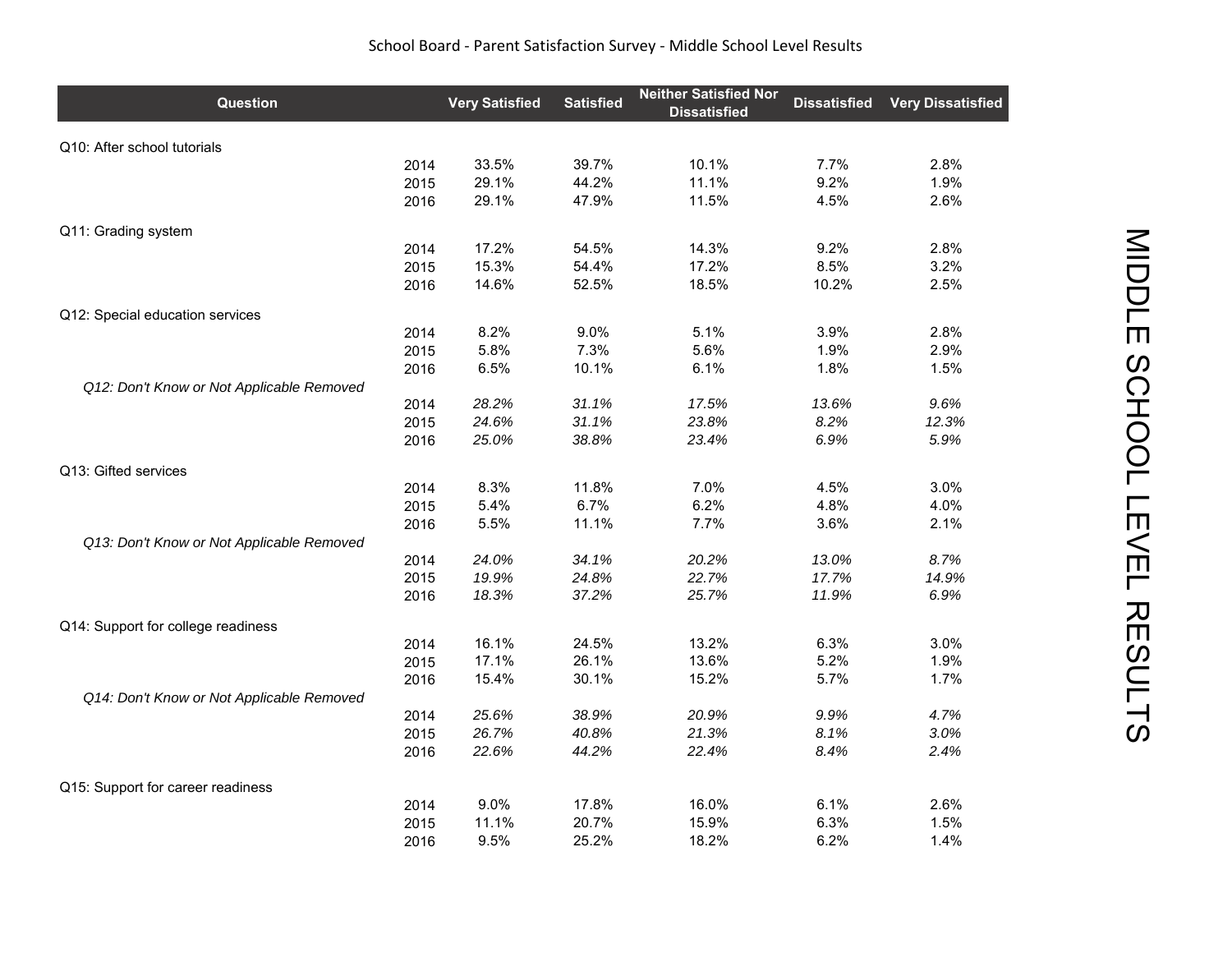| Question                                     |      | <b>Very Satisfied</b> | <b>Satisfied</b> | <b>Neither Satisfied Nor</b><br><b>Dissatisfied</b> | <b>Dissatisfied</b> | <b>Very Dissatisfied</b> |
|----------------------------------------------|------|-----------------------|------------------|-----------------------------------------------------|---------------------|--------------------------|
| Q15: Don't Know or Not Applicable Removed    |      |                       |                  |                                                     |                     |                          |
|                                              | 2014 | 17.5%                 | 34.6%            | 31.1%                                               | 11.7%               | 5.1%                     |
|                                              | 2015 | 20.0%                 | 37.2%            | 28.6%                                               | 11.4%               | 2.8%                     |
|                                              | 2016 | 15.7%                 | 41.7%            | 30.1%                                               | 10.3%               | 2.3%                     |
| Q16: School sports                           |      |                       |                  |                                                     |                     |                          |
|                                              | 2014 | 17.6%                 | 28.2%            | 14.5%                                               | 7.7%                | 5.1%                     |
|                                              | 2015 | 9.8%                  | 25.3%            | 17.7%                                               | 9.6%                | 4.2%                     |
|                                              | 2016 | 11.2%                 | 27.5%            | 15.5%                                               | 9.7%                | 4.9%                     |
| Q16: Don't Know or Not Applicable Removed    |      |                       |                  |                                                     |                     |                          |
|                                              | 2014 | 24.1%                 | 38.6%            | 19.9%                                               | 10.5%               | 6.9%                     |
|                                              | 2015 | 14.7%                 | 38.0%            | 26.5%                                               | 14.4%               | 6.3%                     |
|                                              | 2016 | 16.3%                 | 39.9%            | 22.6%                                               | 14.1%               | 7.1%                     |
| Q17: Extra-curricular activities             |      |                       |                  |                                                     |                     |                          |
|                                              | 2014 | 20.8%                 | 36.1%            | 15.7%                                               | 5.4%                | 2.8%                     |
|                                              | 2015 | 12.3%                 | 38.5%            | 13.4%                                               | 9.0%                | 3.8%                     |
|                                              | 2016 | 14.2%                 | 37.0%            | 17.1%                                               | 6.9%                | 4.4%                     |
| Q17: Don't Know or Not Applicable Removed    |      |                       |                  |                                                     |                     |                          |
|                                              | 2014 | 25.7%                 | 44.7%            | 19.4%                                               | 6.7%                | 3.4%                     |
|                                              | 2015 | 15.9%                 | 50.0%            | 17.4%                                               | 11.7%               | 5.0%                     |
|                                              | 2016 | 17.9%                 | 46.4%            | 21.5%                                               | 8.7%                | 5.5%                     |
| Q18: Opportunities for parent involvement    |      |                       |                  |                                                     |                     |                          |
|                                              | 2014 | 22.4%                 | 48.0%            | 16.3%                                               | 4.1%                | 2.5%                     |
|                                              | 2015 | 13.5%                 | 52.1%            | 20.9%                                               | 5.1%                | 1.7%                     |
|                                              | 2016 | 16.0%                 | 48.8%            | 20.7%                                               | 7.0%                | 1.4%                     |
| Q19: School discipline                       |      |                       |                  |                                                     |                     |                          |
|                                              | 2014 | 19.5%                 | 42.7%            | 12.6%                                               | 6.3%                | 4.3%                     |
|                                              | 2015 | 14.6%                 | 38.9%            | 15.4%                                               | 9.3%                | 4.9%                     |
|                                              | 2016 | 12.8%                 | 41.8%            | 15.9%                                               | 7.7%                | 3.7%                     |
| Q19: Don't Know or Not Applicable Removed    |      |                       |                  |                                                     |                     |                          |
|                                              | 2014 | 22.9%                 | 50.0%            | 14.7%                                               | 7.4%                | 5.0%                     |
|                                              | 2015 | 17.6%                 | 46.8%            | 18.5%                                               | 11.2%               | 5.9%                     |
|                                              | 2016 | 15.7%                 | 51.0%            | 19.4%                                               | 9.4%                | 4.5%                     |
| Q20: Progress updates received from teachers |      |                       |                  |                                                     |                     |                          |
|                                              | 2014 | 19.3%                 | 41.0%            | 16.6%                                               | 15.9%               | 5.3%                     |
|                                              | 2015 | 16.1%                 | 41.4%            | 17.1%                                               | 17.5%               | 6.5%                     |
|                                              | 2016 | 14.2%                 | 35.1%            | 21.3%                                               | 19.9%               | 6.7%                     |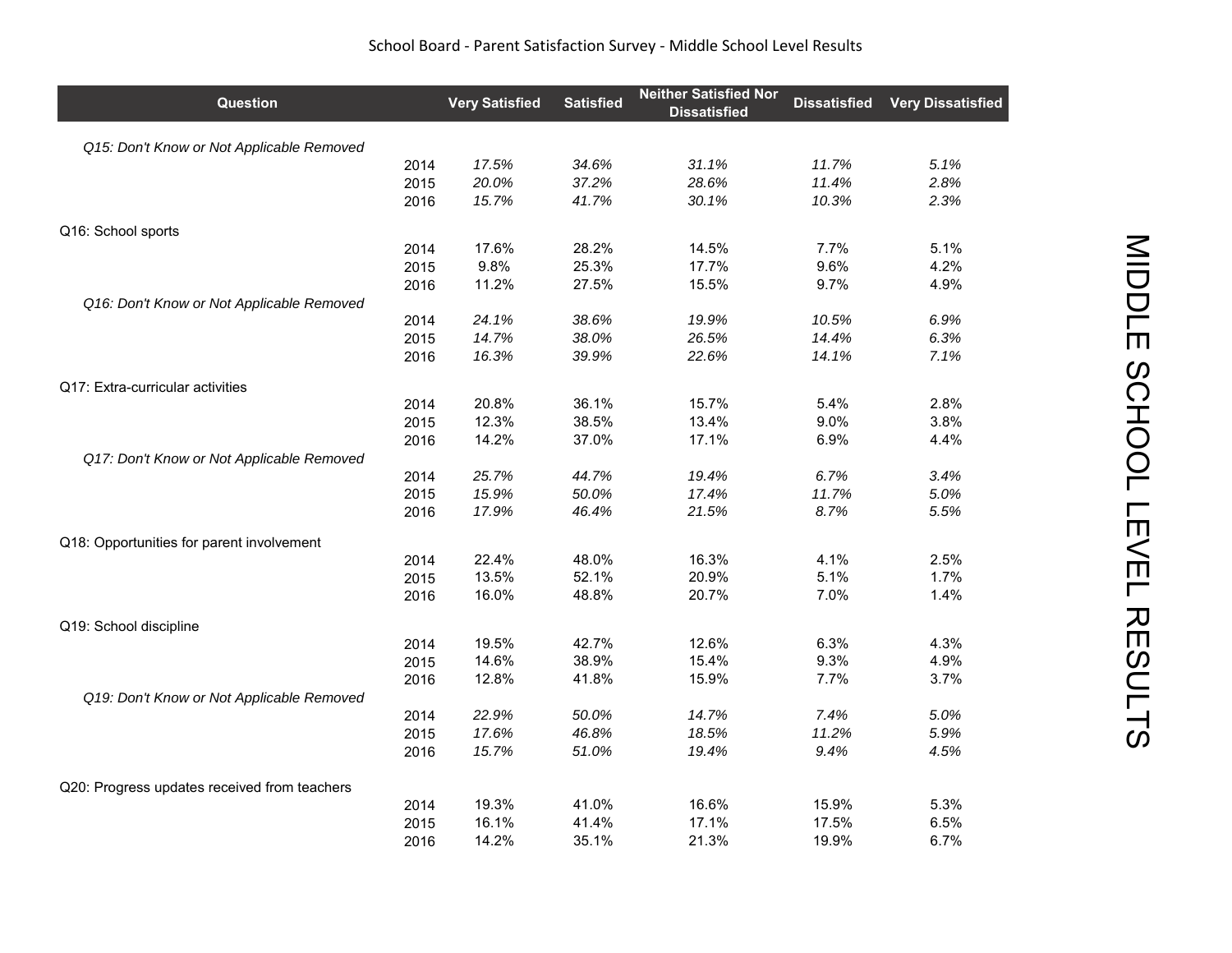| School Board - Parent Satisfaction Survey - Middle School Level Results |  |
|-------------------------------------------------------------------------|--|
|-------------------------------------------------------------------------|--|

| Question                                    |      | <b>Very Satisfied</b> | <b>Satisfied</b> | <b>Neither Satisfied Nor</b><br><b>Dissatisfied</b> | <b>Dissatisfied</b> | <b>Very Dissatisfied</b> |
|---------------------------------------------|------|-----------------------|------------------|-----------------------------------------------------|---------------------|--------------------------|
| Q21: Communication from my child's school   |      |                       |                  |                                                     |                     |                          |
|                                             | 2014 | 29.8%                 | 47.1%            | 11.5%                                               | 7.9%                | 2.6%                     |
|                                             | 2015 | 27.2%                 | 48.1%            | 14.9%                                               | 8.1%                | 1.7%                     |
|                                             | 2016 | 25.2%                 | 47.2%            | 12.8%                                               | 9.4%                | 4.8%                     |
| Q22: Communication from the school district |      |                       |                  |                                                     |                     |                          |
|                                             | 2014 | 22.5%                 | 50.0%            | 17.6%                                               | 4.3%                | 2.3%                     |
|                                             | 2015 | 19.1%                 | 50.9%            | 20.6%                                               | 5.1%                | 2.1%                     |
|                                             | 2016 | 15.3%                 | 51.5%            | 20.2%                                               | 6.9%                | 3.7%                     |
|                                             |      |                       |                  |                                                     |                     |                          |
| Q23: School district website                | 2014 | 20.2%                 | 54.0%            | 16.4%                                               | 4.6%                | 2.6%                     |
|                                             | 2015 | 15.8%                 | 53.4%            | 17.9%                                               | 7.8%                | 2.1%                     |
|                                             |      | 16.9%                 | 53.5%            | 20.5%                                               | 4.2%                | 1.1%                     |
|                                             | 2016 |                       |                  |                                                     |                     |                          |
| Q24: Availability of translation service    |      |                       |                  |                                                     |                     |                          |
|                                             | 2014 | 4.9%                  | 9.5%             | 5.1%                                                | 0.7%                | 1.6%                     |
|                                             | 2015 | 2.9%                  | 7.3%             | 4.6%                                                | 1.0%                | 0.6%                     |
|                                             | 2016 | 2.2%                  | 8.5%             | 5.7%                                                | 1.4%                | 0.6%                     |
| Q24: Don't Know or Not Applicable Removed   |      |                       |                  |                                                     |                     |                          |
|                                             | 2014 | 22.6%                 | 43.6%            | 23.3%                                               | 3.0%                | 7.5%                     |
|                                             | 2015 | 17.6%                 | 44.7%            | 28.2%                                               | 5.9%                | 3.5%                     |
|                                             | 2016 | 12.1%                 | 46.2%            | 31.1%                                               | 7.6%                | 3.0%                     |
| Q25: School bus and bus driver              |      |                       |                  |                                                     |                     |                          |
|                                             | 2014 | 24.4%                 | 30.2%            | 8.0%                                                | 3.7%                | 3.3%                     |
|                                             | 2015 | 13.0%                 | 26.9%            | 7.8%                                                | 5.3%                | 2.5%                     |
|                                             | 2016 | 14.6%                 | 27.2%            | 8.0%                                                | 5.4%                | 2.6%                     |
| Q25: Don't Know or Not Applicable Removed   |      |                       |                  |                                                     |                     |                          |
|                                             | 2014 | 35.0%                 | 43.4%            | 11.5%                                               | 5.3%                | 4.8%                     |
|                                             | 2015 | 23.4%                 | 48.5%            | 14.1%                                               | 9.6%                | 4.5%                     |
|                                             | 2016 | 25.3%                 | 47.0%            | 13.8%                                               | 9.3%                | 4.5%                     |
|                                             |      |                       |                  |                                                     |                     |                          |
| Q26: Reasonableness of school fees          | 2014 | 24.4%                 | 50.2%            | 12.7%                                               | 4.1%                | 2.3%                     |
|                                             | 2015 | 17.8%                 | 56.4%            | 14.6%                                               | 2.8%                | 0.6%                     |
|                                             |      | 18.8%                 | 55.5%            | 14.4%                                               | 4.0%                | 1.0%                     |
|                                             | 2016 |                       |                  |                                                     |                     |                          |
| Q27: The school building and grounds        |      |                       |                  |                                                     |                     |                          |
|                                             | 2014 | 27.0%                 | 38.3%            | 15.9%                                               | 12.3%               | 5.1%                     |
|                                             | 2015 | 27.1%                 | 36.0%            | 16.6%                                               | 13.7%               | 5.7%                     |
|                                             | 2016 | 26.7%                 | 36.7%            | 15.1%                                               | 14.5%               | 6.4%                     |